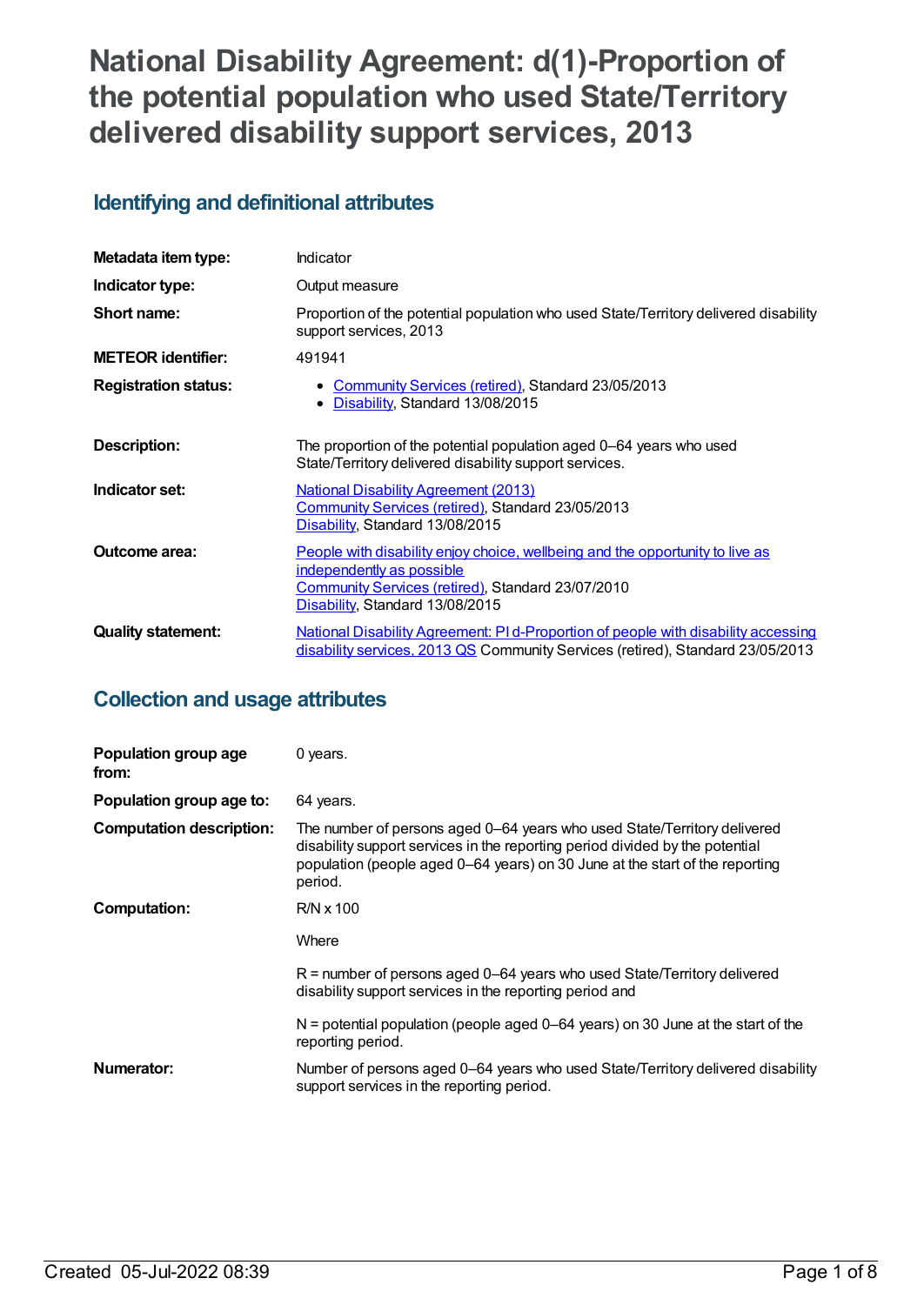Service [episode—episode](https://meteor.aihw.gov.au/content/270160) end date, DDMMYYYY

**Data Source**

[Disability](https://meteor.aihw.gov.au/content/393884) Services National Minimum Data Set (DS NMDS)

**NMDS / DSS**

[Disability](https://meteor.aihw.gov.au/content/428708) Services NMDS 2010-11

### **Data Element / Data Set**

[Person—age,](https://meteor.aihw.gov.au/content/303794) total years N[NN]

**Data Source**

[Disability](https://meteor.aihw.gov.au/content/393884) Services National Minimum Data Set (DS NMDS)

**NMDS / DSS**

[Disability](https://meteor.aihw.gov.au/content/428708) Services NMDS 2010-11

#### **Data Element / Data Set**

Service [episode—episode](https://meteor.aihw.gov.au/content/338558) start date, DDMMYYYY

**Data Source**

[Disability](https://meteor.aihw.gov.au/content/393884) Services National Minimum Data Set (DS NMDS)

**NMDS / DSS**

[Disability](https://meteor.aihw.gov.au/content/428708) Services NMDS 2010-11

#### **Data Element / Data Set**

[Agency](https://meteor.aihw.gov.au/content/497979) sector cluster

**Data Source**

[Disability](https://meteor.aihw.gov.au/content/393884) Services National Minimum Data Set (DS NMDS)

**NMDS / DSS**

[Disability](https://meteor.aihw.gov.au/content/428708) Services NMDS 2010-11

**Denominator:** Potential population (people aged 0–64 years) on 30 June at the start of the reporting period.

**Denominator data elements:**

#### **Data Element / Data Set**

**Data Element**

Cared accommodation identifier

**Data Source**

ABS Survey of [Disability,](https://meteor.aihw.gov.au/content/445288) Ageing and Carers (SDAC), 2009

#### **Data Element / Data Set**

Person-Indigenous status, code N

**Data Source**

ABS 2006 Census of [Population](https://meteor.aihw.gov.au/content/394447) and Housing

**Data Element / Data Set**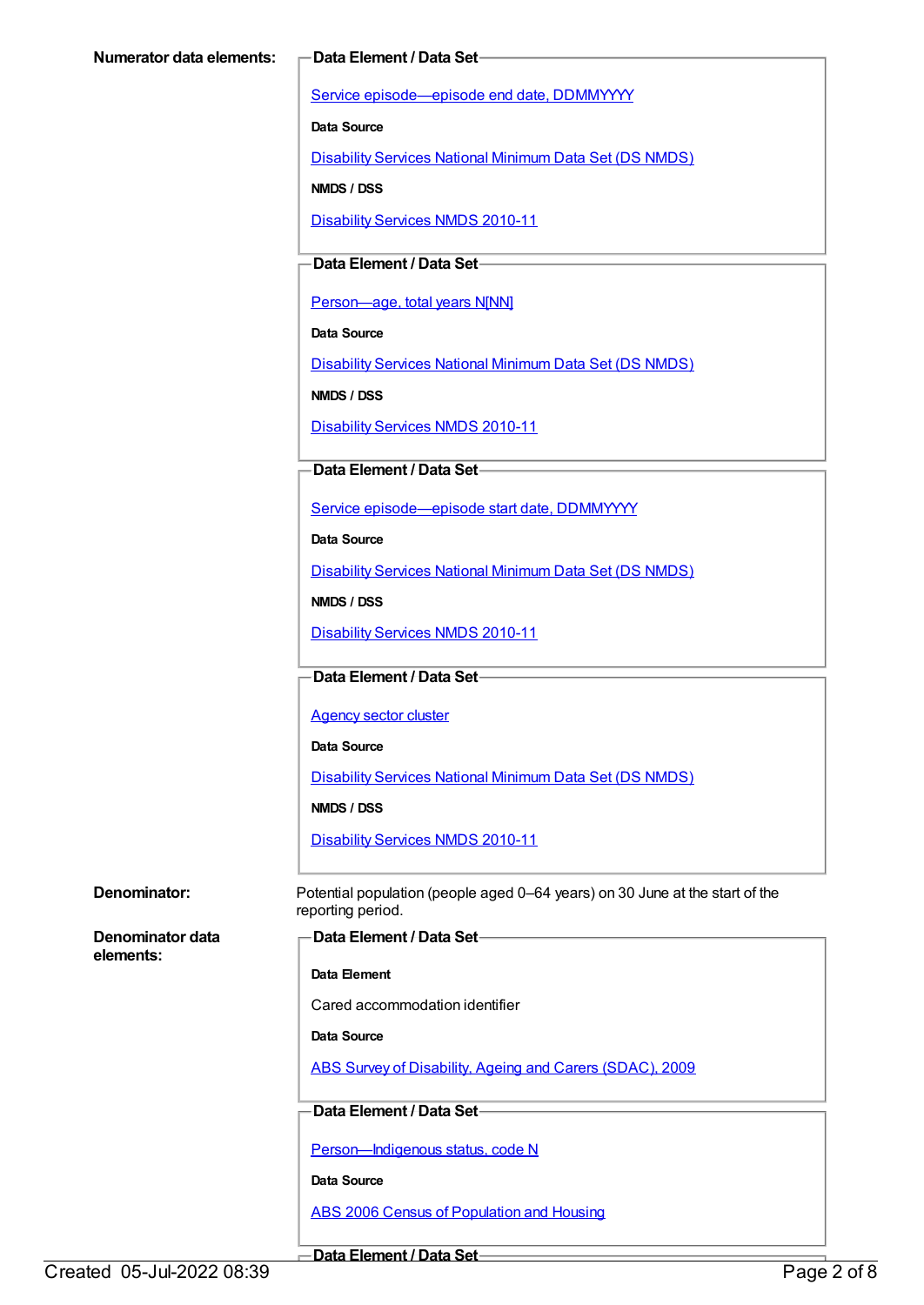Person-age, total years N[NN]

**Data Element / Data Set**

**Data Source**

ABS Estimated resident population (total [population\)](https://meteor.aihw.gov.au/content/393625)

**Data Element / Data Set**

Person-age, total years N[NN]

**Data Source**

ABS 2006 Census of [Population](https://meteor.aihw.gov.au/content/394447) and Housing

**Data Element / Data Set**

[Person—age,](https://meteor.aihw.gov.au/content/303794) total years N[NN]

**Data Source**

ABS Survey of [Disability,](https://meteor.aihw.gov.au/content/445288) Ageing and Carers (SDAC), 2009

**Data Element / Data Set**

[Person—extent](https://meteor.aihw.gov.au/content/541585) of core activity limitation, disability flag code N

**Data Source**

ABS 2006 Census of [Population](https://meteor.aihw.gov.au/content/394447) and Housing

**Data Element / Data Set**

[Person—extent](https://meteor.aihw.gov.au/content/541585) of core activity limitation, disability flag code N

**Data Source**

ABS Survey of [Disability,](https://meteor.aihw.gov.au/content/445288) Ageing and Carers (SDAC), 2009

#### **Data Element / Data Set**

**Data Element**

Disability identifier

**Data Source**

ABS Survey of [Disability,](https://meteor.aihw.gov.au/content/445288) Ageing and Carers (SDAC), 2009

### **Data Element / Data Set**

**Data Element**

Disability type

**Data Source**

ABS Survey of [Disability,](https://meteor.aihw.gov.au/content/445288) Ageing and Carers (SDAC), 2009

#### **Data Element / Data Set**

**Data Element**

Main health condition

**Data Source**

ABS Survey of [Disability,](https://meteor.aihw.gov.au/content/445288) Ageing and Carers (SDAC), 2009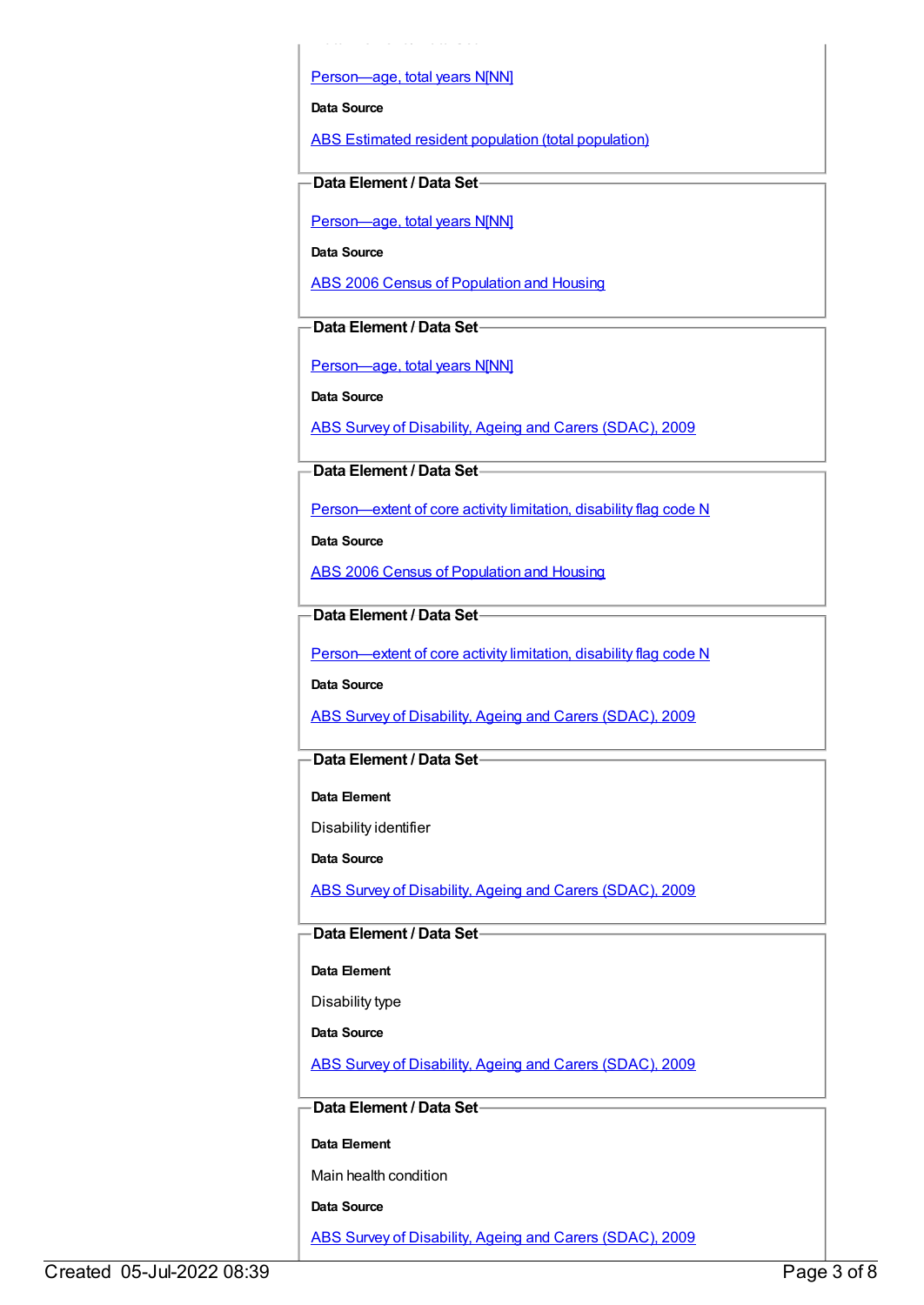#### **Data Element / Data Set**

[Person—Australian](https://meteor.aihw.gov.au/content/286919) state/territory identifier, code N

**Data Source**

ABS Estimated resident population (total [population\)](https://meteor.aihw.gov.au/content/393625)

**Data Element / Data Set**

[Person—Australian](https://meteor.aihw.gov.au/content/286919) state/territory identifier, code N

**Data Source**

ABS 2006 Census of [Population](https://meteor.aihw.gov.au/content/394447) and Housing

**Data Element / Data Set**

[Person—sex,](https://meteor.aihw.gov.au/content/287316) code N

**Data Source**

ABS Estimated resident population (total [population\)](https://meteor.aihw.gov.au/content/393625)

**Data Element / Data Set**

[Person—sex,](https://meteor.aihw.gov.au/content/287316) code N

**Data Source**

ABS 2006 Census of [Population](https://meteor.aihw.gov.au/content/394447) and Housing

#### **Data Element / Data Set**

[Person—sex,](https://meteor.aihw.gov.au/content/287316) code N

**Data Source**

ABS Survey of [Disability,](https://meteor.aihw.gov.au/content/445288) Ageing and Carers (SDAC), 2009

- **Disaggregation:** Nationally by country of birth (Australia, other English speaking countries, all English speaking countries, non-English speaking countries, total)
	- Nationally by remoteness area (Major Cities, Inner Regional, Outer Regional/Remote, total)
	- State/Territory by need for assistance in life area (activities of daily living; activities of independent living or work, education or community but not activities of daily living; total needing assistance; no need for help or supervision; need for assistance not determined; total) [the denominator for this disaggregation will be the State/Territory total of the number of service users in the reporting period]
	- State/Territory (Indigenous people only)
	- Indigenous, State/Territory by age; by sex; need for assistance in life areas
	- Indigenous, Nationally by remoteness area

*For each service group (accommodation support, community support, community access, respite and total):*

State/Territory by sex (male, female, total) by age group (0–9, 10–14, 15–24, 25–34, 35–44, 45–54, 55–64, subtotal 0–49 years, total 0–64 years) [the denominator for the respite disaggregation will be the potential population (people aged 0–64 and restricted to those people within the potential population who also reported a primary carer)]

| <b>Disaggregation data</b> | -Data Element / Data Set |
|----------------------------|--------------------------|
|                            |                          |
| elements:                  |                          |
|                            | Person-sex, code N       |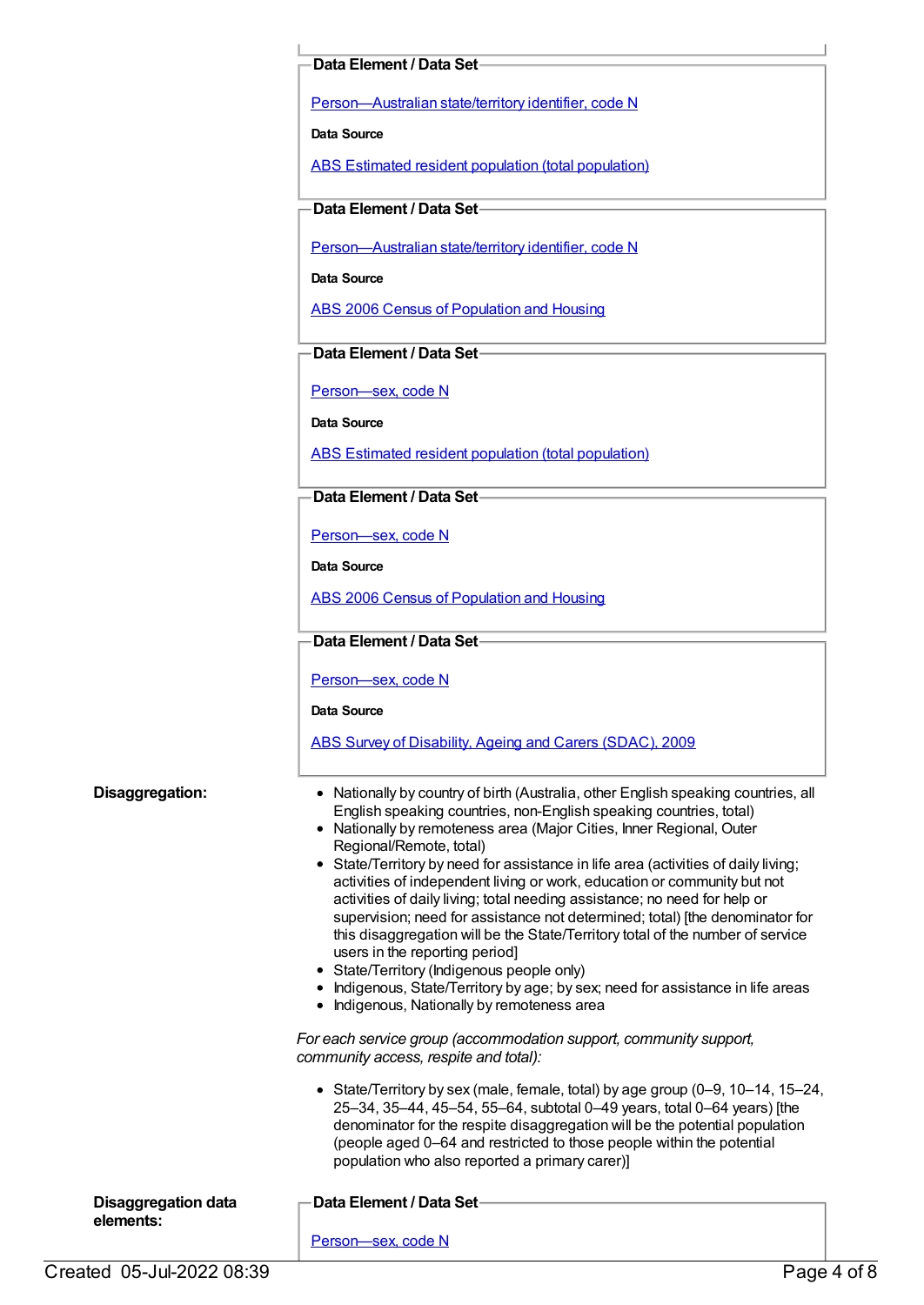#### **Data Source**

[Disability](https://meteor.aihw.gov.au/content/393884) Services National Minimum Data Set (DS NMDS)

**NMDS / DSS**

[Disability](https://meteor.aihw.gov.au/content/428708) Services NMDS 2010-11

#### **Data Element / Data Set**

[Person—Indigenous](https://meteor.aihw.gov.au/content/291036) status, code N

**Data Source**

[Disability](https://meteor.aihw.gov.au/content/393884) Services National Minimum Data Set (DS NMDS)

**NMDS / DSS**

[Disability](https://meteor.aihw.gov.au/content/428708) Services NMDS 2010-11

**Data Element / Data Set**

[Address—Australian](https://meteor.aihw.gov.au/content/429894) postcode, Australian postcode code (Postcode datafile) {NNNN}

**Data Source**

[Disability](https://meteor.aihw.gov.au/content/393884) Services National Minimum Data Set (DS NMDS)

**NMDS / DSS**

[Disability](https://meteor.aihw.gov.au/content/428708) Services NMDS 2010-11

**Data Element / Data Set**

[Address—Australian](https://meteor.aihw.gov.au/content/430134) state/territory identifier, code AA[A]

**Data Source**

[Disability](https://meteor.aihw.gov.au/content/393884) Services National Minimum Data Set (DS NMDS)

**NMDS / DSS**

[Disability](https://meteor.aihw.gov.au/content/428708) Services NMDS 2010-11

#### **Data Element / Data Set**

Person-country of birth, code (SACC 2011) NNNN

**Data Source**

[Disability](https://meteor.aihw.gov.au/content/393884) Services National Minimum Data Set (DS NMDS)

**NMDS / DSS**

[Disability](https://meteor.aihw.gov.au/content/428708) Services NMDS 2010-11

#### **Data Element / Data Set**

Activity and [participation](https://meteor.aihw.gov.au/content/492069) need for assistance cluster

**Data Source**

[Disability](https://meteor.aihw.gov.au/content/393884) Services National Minimum Data Set (DS NMDS)

**NMDS / DSS**

[Disability](https://meteor.aihw.gov.au/content/428708) Services NMDS 2010-11

**Data Element / Data Set**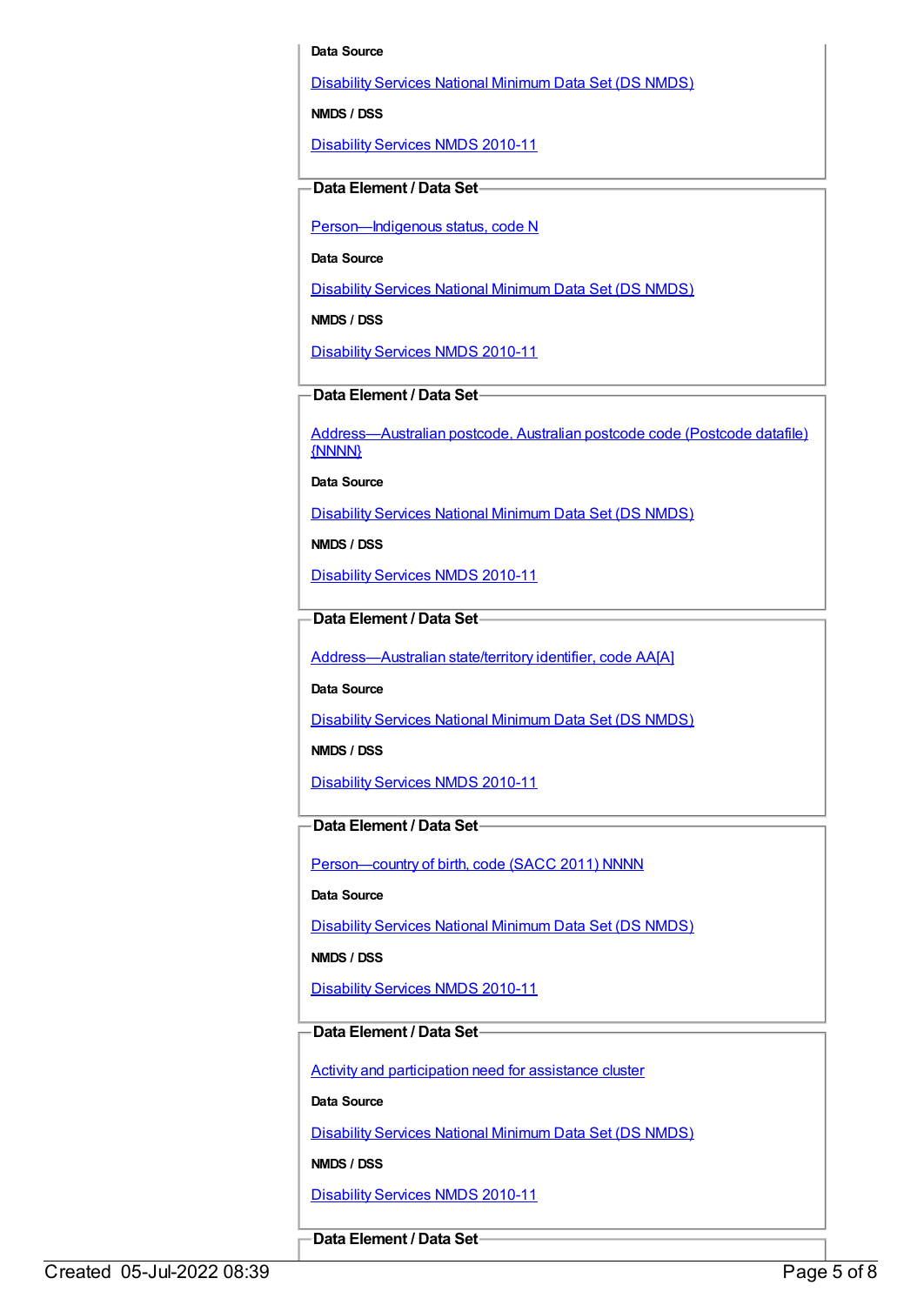[Person—age](https://meteor.aihw.gov.au/content/515531) range, code NN

**Data Source**

[Disability](https://meteor.aihw.gov.au/content/393884) Services National Minimum Data Set (DS NMDS)

**NMDS / DSS**

[Disability](https://meteor.aihw.gov.au/content/428708) Services NMDS 2010-11

## **Representational attributes**

| <b>Representation class:</b> | Percentage |
|------------------------------|------------|
| Data type:                   | Real       |
| Unit of measure:             | Person     |

## **Indicator conceptual framework**

**Framework and dimensions:**

#### Autonomy and [participation](https://meteor.aihw.gov.au/content/392703)

- [Economic](https://meteor.aihw.gov.au/content/392708) resources and security
- Education and [knowledge](https://meteor.aihw.gov.au/content/392707)
- **[Employment](https://meteor.aihw.gov.au/content/392706) and labour force participation**
- [Recreation](https://meteor.aihw.gov.au/content/392705) and leisure
- Transport and [communication](https://meteor.aihw.gov.au/content/392704)

#### Social [cohesion](https://meteor.aihw.gov.au/content/392693)

- Community and civic [engagement](https://meteor.aihw.gov.au/content/392697)
- Family formation and [functioning](https://meteor.aihw.gov.au/content/392696)
- Social and support [networks](https://meteor.aihw.gov.au/content/392695)
- [Trust](https://meteor.aihw.gov.au/content/392694)

## **Data source attributes**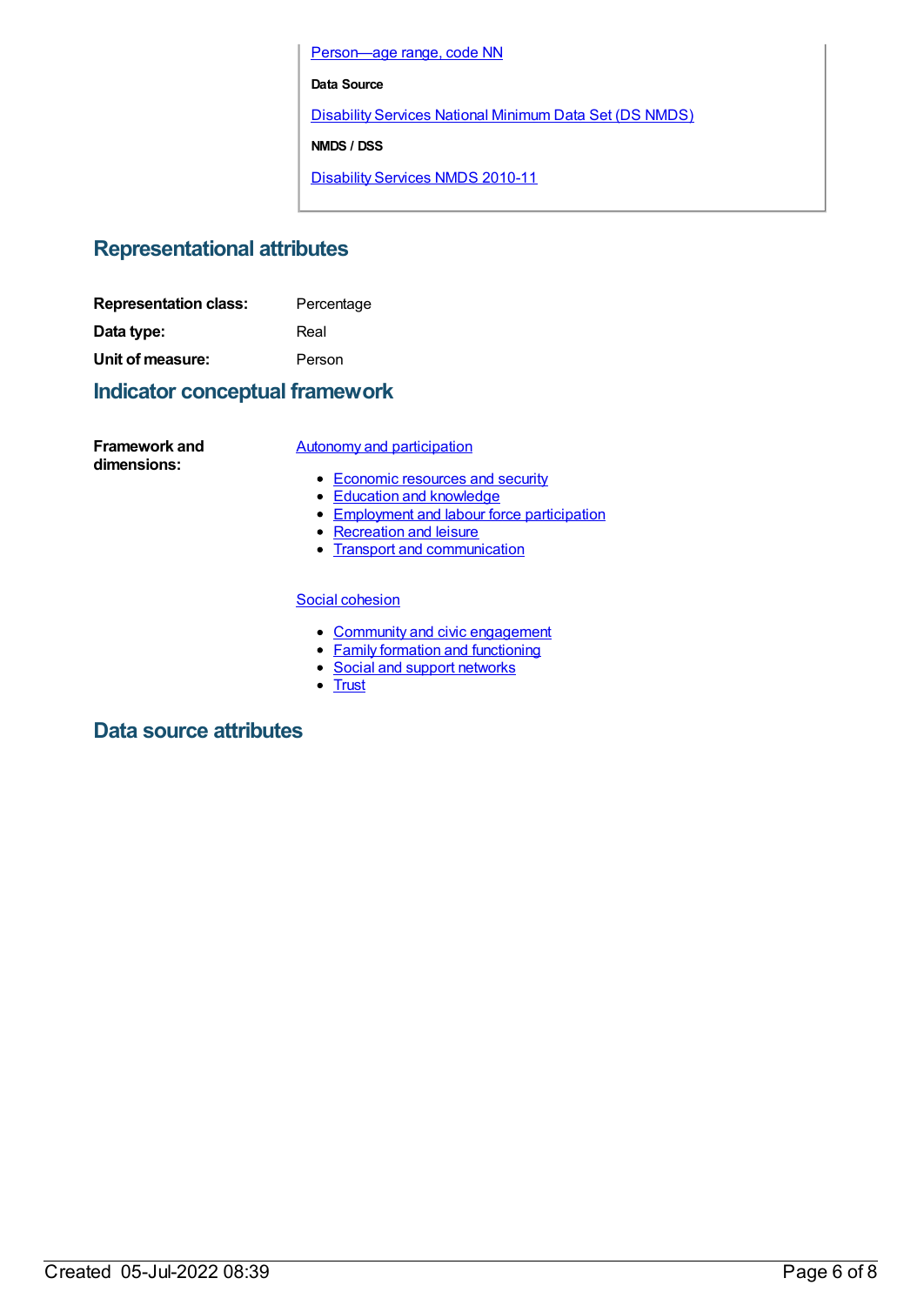#### ABS Survey of [Disability,](https://meteor.aihw.gov.au/content/445288) Ageing and Carers (SDAC), 2009

**Frequency**

**Data custodian**

Australian Bureau of Statistics

#### **Data Source**

[Disability](https://meteor.aihw.gov.au/content/393884) Services National Minimum Data Set (DS NMDS)

**Frequency**

Annual

**Data custodian**

Australian Institute of Health and Welfare

**Data Source**

ABS Estimated resident population (total [population\)](https://meteor.aihw.gov.au/content/393625)

**Frequency**

**Quarterly** 

**Quality statement**

ABS Estimated resident population (total [population\),](https://meteor.aihw.gov.au/content/449216) QS

**Data custodian**

Australian Bureau of Statistics

#### **Data Source**

ABS 2006 Census of [Population](https://meteor.aihw.gov.au/content/394447) and Housing

#### **Frequency**

Every 5 years

**Data custodian**

Australian Bureau of Statistics

### **Accountability attributes**

**Reporting requirements:** Annually to COAG.

**Organisation responsible for providing data:** Australian Institute of Health & Welfare.

**Further data development / collection required:**

**Other issues caveats:** Indicator (d) is based on indicators (c) and (f) in the previous NDA. A revised method of calculating the potential population affects the denominators. These changes have resulted in a break in series with data included in previous reports. Data have been backcast for 2008-09 and 2009-10. Data have been backcast to provide a comparable time series.

### **Source and reference attributes**

**Steward:** [Australian](https://meteor.aihw.gov.au/content/246013) Institute of Health and Welfare

## **Relational attributes**